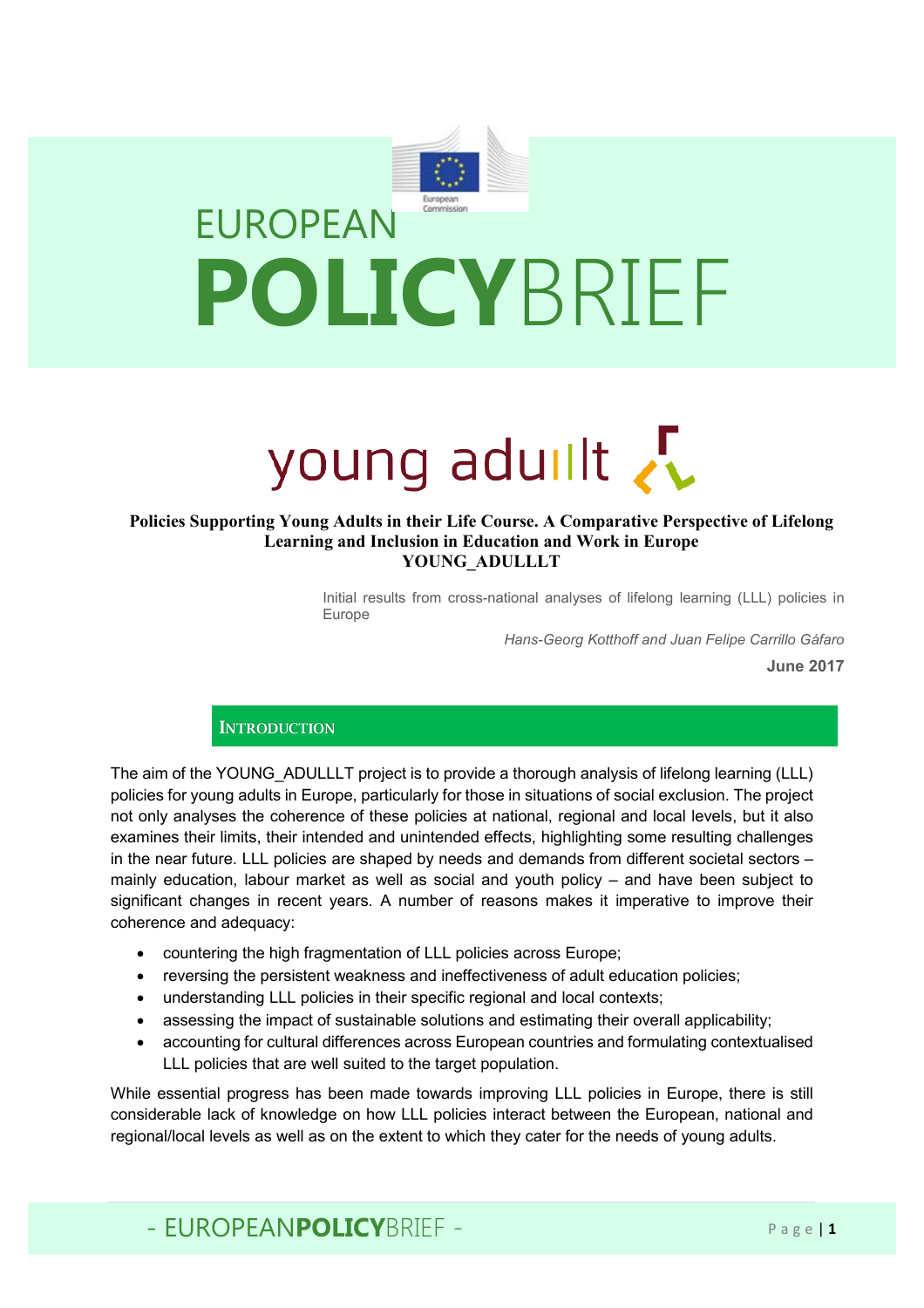## **YOUNG\_ADULLLT focuses on the specific embeddedness of LLL policies in different regions across the European Union.**

The project starts from the assumption that it is by looking into the specific regional and local contexts that these policies are best understood and assessed. Thus, the project provides a thorough overview of the highly heterogeneous LLL policies and their specificities across the nine participating countries: *Austria, Bulgaria, Croatia, Finland, Germany, Italy, Portugal, Scotland* and *Spain*.



**Figure 1. Participating countries in YOUNG\_ADULLLT**

# **YOUNG\_ADULLT set out to conduct research aimed at understanding LLL policies in terms of their:**

- orientations and objectives to their specific target groups by mapping LLL policies at regional level;
- reviewing their relationship and complementarity by enquiring into their (mutual) compatibility and integration with other social policies at local level, and especially
- analysing their potential implications and intended and unintended effects on young adult life courses;
- identifying sustainable policy solutions and patterns of coordinated policy-making by examining their functioning and embeddedness in regional landscapes of LLL policies from a comparative perspective.

# EVIDENCE AND ANALYSIS

The findings summarised in this Policy Brief stem from a sub-study in YOUNG\_ADULLLT, documented in *the International Report on LLL Policies and Inclusion in Education and Work (see Kotthoff et al., 2017).* The Report compared LLL policies across nine European countries highlighting *common issues and diverging developments*, scrutinising *tensions and challenges* in the implementation of LLL policies, and assessing the intended and contrasting the explicitly stated intended and the unintended impact of LLL policies on young adults' life courses.

These first findings suggest that there are severe tensions and challenges in implementing LLL policies across the different levels and that the impact of LLL polices on different target groups differs significantly.

# **Different definitions of LLL and the heterogeneity of LLL policies make it difficult not only to identify LLL policies, but also to fulfil the needs of the target population.**

The research shows two visions of LLL: the first one promotes a series of values strictly related to the personal development of human beings (and their relationship with the principle of equal opportunity and democratisation), while the second vision is more related to LLL's contribution to economic growth and market competitiveness; i.e., a utilitarian vision that places more emphasis on the instrumental and short-term aspects of learning/training. The tendency to give more importance to the latter vision in order to fulfil the needs of the labour market (particularly after the economic crisis of 2008) has diminished the potential social change ambition that encompasses LLL.

Furthermore, the debate about these two visions of LLL is related to the fact that, contrary to common assumptions, LLL policies do not predominantly originate in the educational policy sector. As can be seen in the following figure, from the 183 LLL policies mapped across Europe in the participating countries, 39.3 % (72 policies) are associated more directly with the labour market policy (LMP),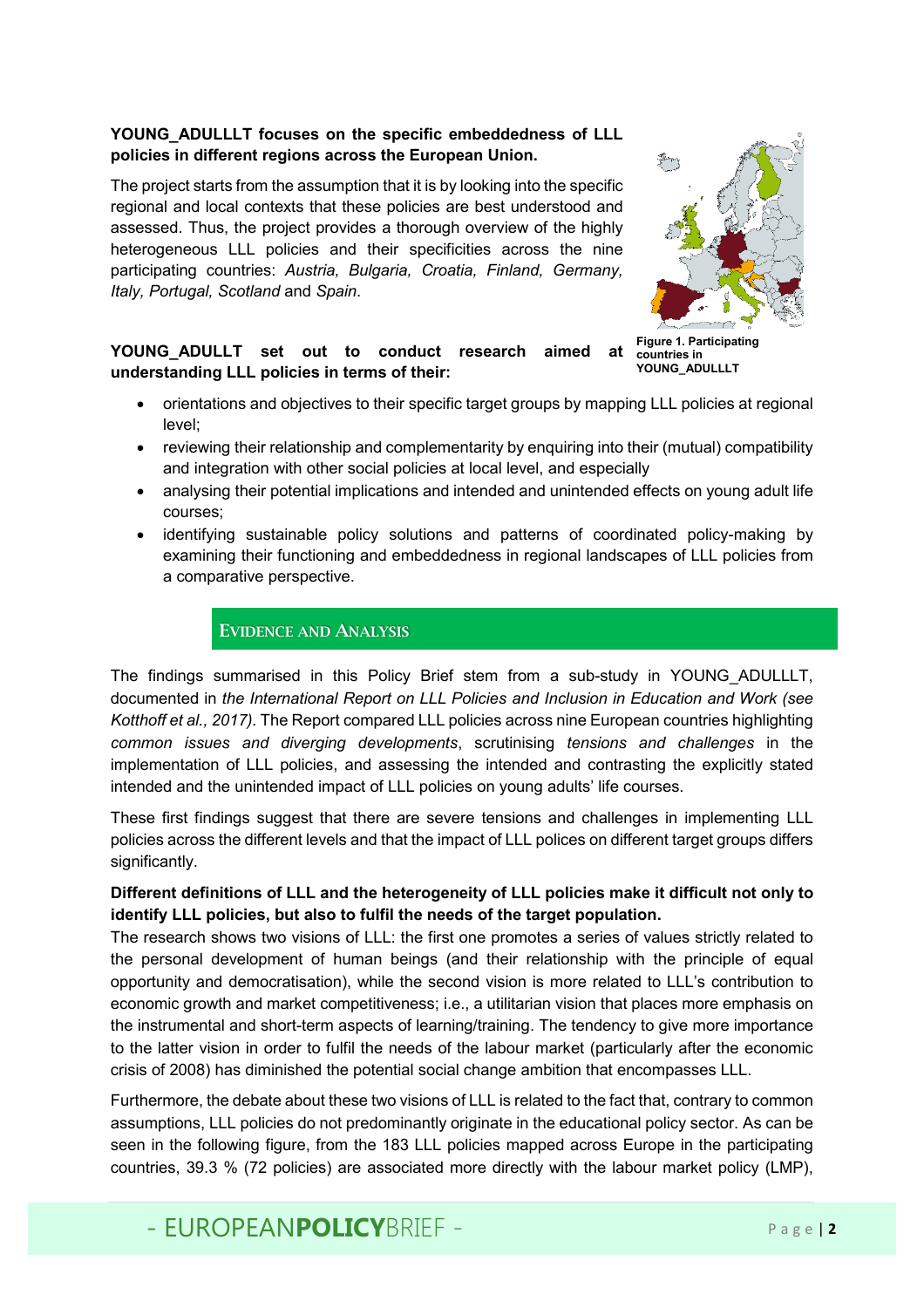33.8 % (62 policies) are social and youth policies (SYP) and 26.7 % (49 policies) may be defined as educational policies (EP).



**Figure 2 – Distribution of LLL policies among the three main policy sectors (Labour Market Policies; Social & Youth Policies; Educational Policies)**

The distribution of LLL policies across these different policy sectors reflects different orientations, time horizons and preferred views of problems and associated solutions.

The heterogeneity of LLL policies not only complicates the identification of LLL policies, it also triggers tensions and contradictions when it comes to the prioritization and implementation of these policies. Finally, the perceived differences between LLL definitions and LLL policies can lead to administrative and communication problems and, most importantly, to a disregard of the needs of young adults, due to the lack of involvement of the target groups in the development of LLL

#### policies.

**LLL policies are still largely formulated under the assumption of standard life courses.** LLL policies are still developed and defined under the assumption of standard life courses rather than de-standardised life courses, which implies that they have been created following the model or the 'belief' that there is a 'normal'" trajectory in life. Research has evidenced that young people are themselves blamed for their failure to enter the labour market because they did not follow a 'standard' life course. This approach of LLL policies must be characterised as obsolete and demonstrates that something has to be done in order to reformulate and develop LLL policies that are relevant to the real social and individual worlds and life trajectories of young adults.

**LLL policies disregard the fact that the construction of target groups and features of social exclusion differ from one country to another**. The research shows clearly that LLL policies depend on cultural, social, and political features that must be taken into consideration. This does not only present a vital challenge for national policy-makers who are concerned with the development and implementation of LLL policies, but also points to the urgent necessity to create a deep awareness of this on the European level. Only in this way LLL policies will be able to relate to general cross-national features without disregarding specific needs and particularities of the target population, and the understanding that there are different definitions and procedures to tackle social exclusion. The evidence gathered in the international report on LLL policies in Europe suggests that there is not yet a detailed reflection describing in which respect social exclusion is particularly associated with concrete aspects such as having the chance to study or the possibility to work and in which ways it also takes into account symbolic aspects such as the lack of participation of young adults in the construction of LLL policies or the lack of voice of young people with regard to the formulation of their life expectations at a young age.

**The European Social Fund (ESF) represents the main funding agent of LLL policies.** In Europe, the ESF has far-reaching implications for the development of both national and regional LLL policies. The cross-national analyses show clearly that the ESF policies have an overarching significance, which leads to two main conclusions: First, without the ESF there would be very little LLL policy activity in some European regions, if any at all; second, the predominant presence of ESF can be detrimental to the relevance of LLL policies in the regions. Thus, instead of addressing local and regional problems directly, European initiatives could be far from the specific realities of the countries and weaken the relationship between the regions and the EU. In addition, the pre-dominance of ESF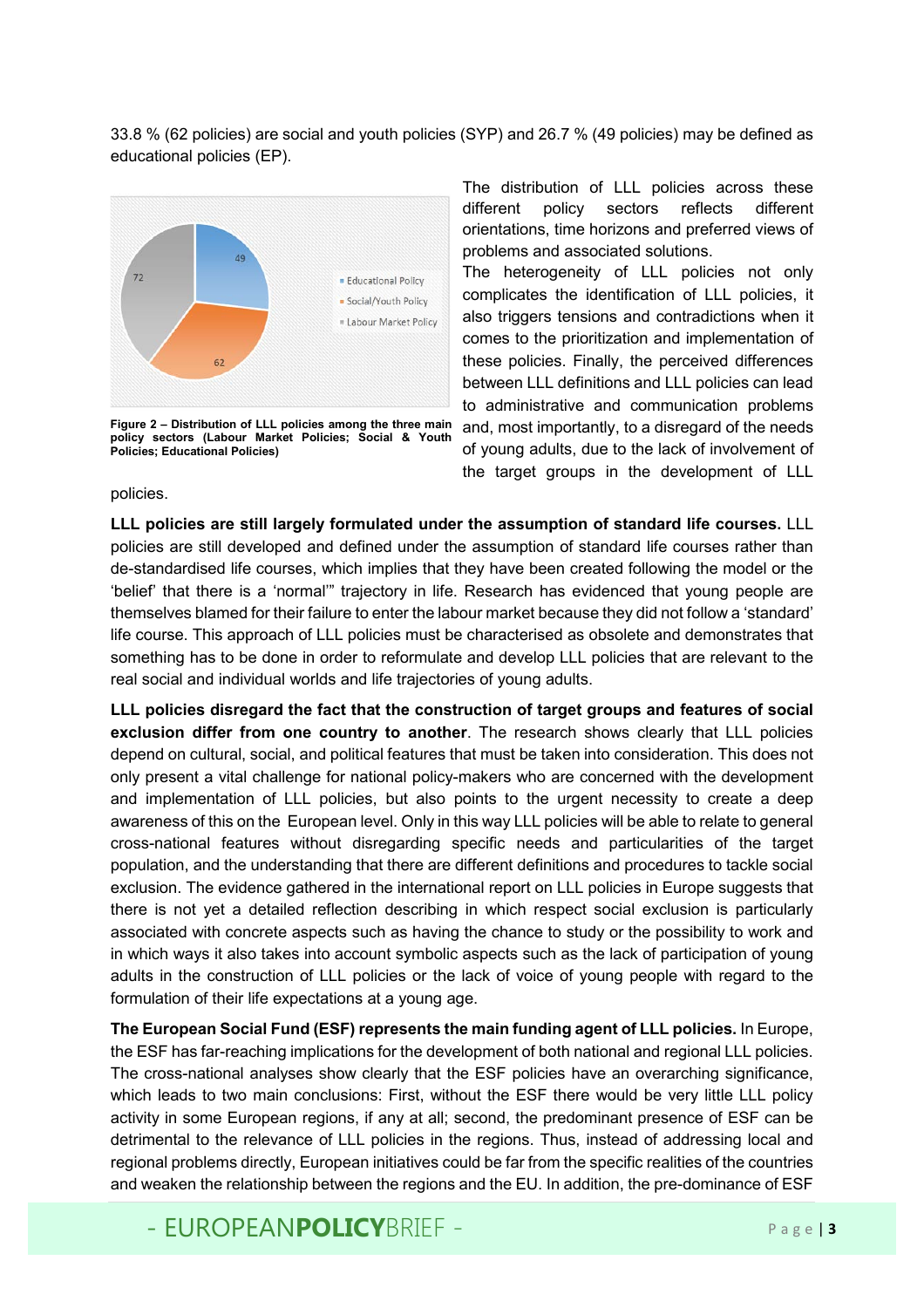as the main funding agent of LLL policies could weaken or even hollow out regional and local funding and thus endanger sustainability of LLL policies after the ESF funding has terminated.

**The leverage of LLL policies in the regions is closely related to differences between centralised / decentralised structures and to the autonomy of the regions.** Differences between centralised and decentralised systems affect the definition and implementation of LLL policies at different levels. In countries with a centralised structure (such as Bulgaria and Portugal), there is a difficulty to find autonomous LLL policies in the regions. However, the success of these policies does not exclusively and necessarily depend on the scope of the decentralisation processes (which can be observed in countries like Croatia, Finland, Italy, Scotland and Spain), but on their 'true' implementation; i.e., on the ability and autonomy of the regions to decide to implement those LLL policies within their own reach which are tailored to the needs of their young adults (which could be found to some extent in countries with a federal structure such as Austria and Germany).

The research findings show how important it is to deepen the study of the decentralisation processes in each European country at all levels in order to better understand the implementation of LLL policies (from public spending and income to political decision-making power). On the basis of this understanding it would be possible to define more precisely the governance and leverage of regions and how pertinent LLL policies can be.

**The successful implementation of LLL policies depends on establishing and maintaining effective partnerships and sharing responsibilities –** This aspect represents a key challenge at all levels and its aim is to recognize the crucial role of having effective partnerships and to share responsibilities when it comes to implementing the LLL policies. The analyses carried out to date in the YOUNG ADULLLT Project suggest that there are not enough effective partnerships between the public and private sectors and that the participation of members of the target groups of LLL policies is reduced (some exceptions can be found in countries such as Finland and Scotland and to a lesser extent also in Austria and Bulgaria where there are examples of Public-Private-Target Group-Partnerships). Establishing relevant networks and cooperation mechanisms at European level requires a high degree of organization. Reaching this level will be difficult, if one takes into account the heterogeneity of LLL policies at national, regional and local levels, and how complex it is to identify and fulfil the needs of the target population.

**Apart from the identification of the intended effects of LLL policies in Europe, there is also evidence suggesting that there are unintended effects of LLL policies, which do not necessarily benefit young adults.** The cross-country analysis has identified two intended and two unintended effects in particular. The first intended effect is to reduce unemployment rates among young adults, which is strictly related to the economic vision of LLL and the idea that learners have to be prepared for the labour market. This intended impact should be carefully analysed because it can contradict LLL's main objective to promote learning in different stages of life and for different reasons and not exclusively at a specific time and primarily to answer to market competitiveness. The second intended effect is to improve the educational opportunities for young adults. However, the available evidence suggests that the intended improvement of educational opportunities for successful participants of LLL programmes is often used rhetorically and far from fulfilling the expectations of the target population.

With regard to the *un*intended effects of LLL policies, the first effect is related to the suggestion that extending the course of education of young adults through LLL programmes is merely a strategy to avoid higher rates of youth unemployment. This gives the impression that LLL does not really contribute to the personal development of young adults and thus confirms the finding that LLL policies are far from meeting the needs of young adults (see above). The second unintended effect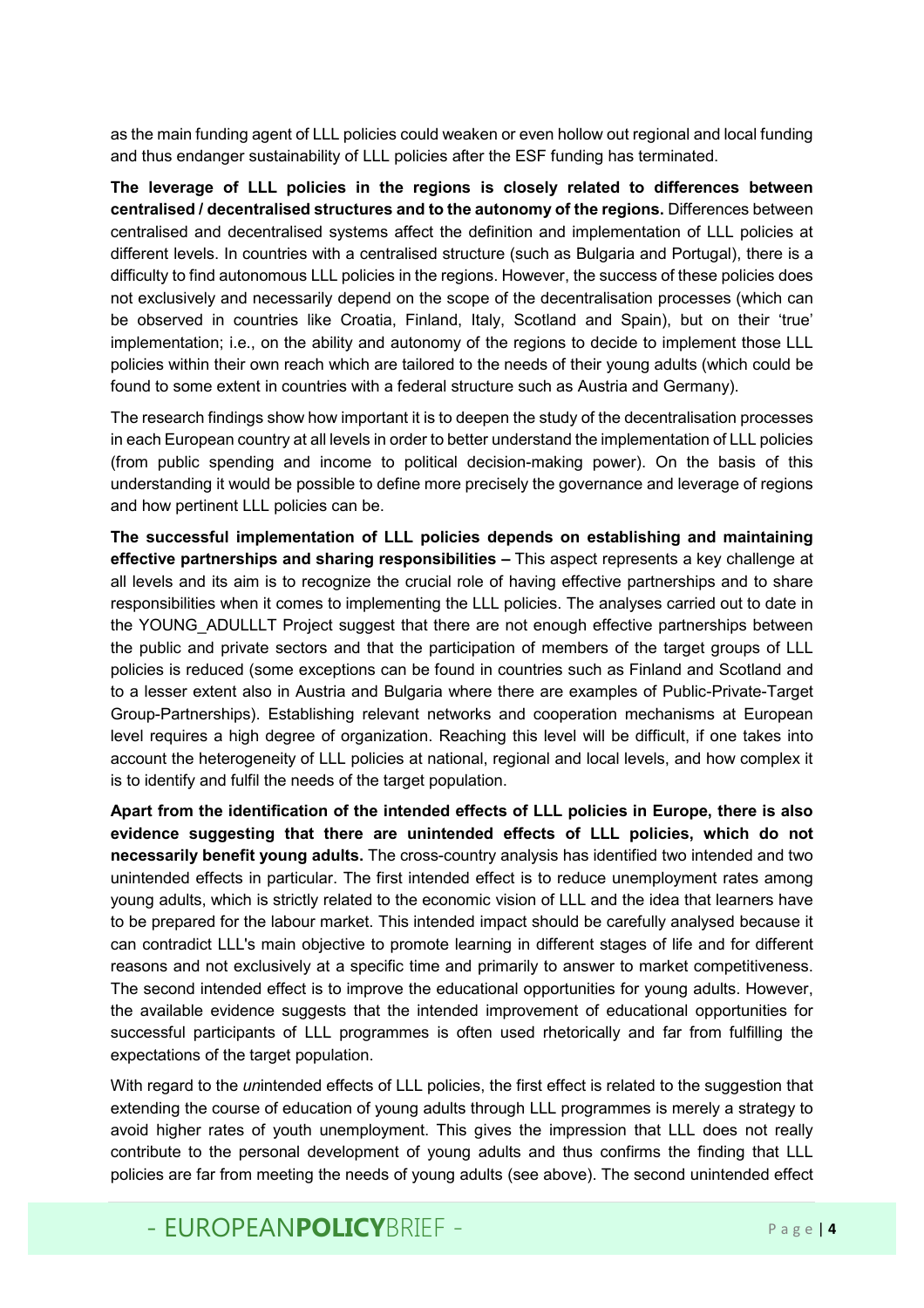is to create the wrong impression that young adults can be offered the same educational opportunities through LLL policies, while research has shown repeatedly that migration status and/or social background affect educational opportunities in a significant way.

## POLICY IMPLICATIONS AND RECOMMENDATIONS

On the basis of the evidence and findings of the YOUNG\_ADULLLT sub-study presented in the previous section, it is possible to formulate the following policy implications and recommendations with the aim of improving the quality of LLL policies at the European, national, regional and local level:

**The definition of LLL should not lose its original intention of furthering the personal development of individuals by responding exclusively to the demands of economic crises and the labour market.** LLL policies must be aware of the consequences of economic crises particularly for young adults without disregarding the importance of LLL policies promoting a set of values strictly related to the personal development of human beings. Proposing public policy alternatives to solve economic issues has neither to affect the 'true' meaning of education for life nor change the values on which education has been founded.

**LLL policies should not simply be a reflection of a 'standardised' vision of life courses.** The evidence so far generated in the YOUNG-ADULLLT project suggests that it is essential that policy makers realise, from the very beginning, that the main objective of LLL policies is not to promote 'standardised' life courses, but rather to defend the idea that it is possible to follow different paths through life. This aspect is of the highest relevance and must be considered before the implementation of any LLL policy, because without it any attempt to take the needs of a target population seriously will be doomed to failure.

**The construction of target groups in Europe in relation to LLL policies has to take account of the cultural, social, and political differences that exist within the countries.** Most LLL policies in the regions analysed answers to specific cultural, social and political differences. At the European level, LLL policy initiatives must take these differences into account in order to promote general trends keeping in mind attention to, and respect for, regional and local particularities. This means that not all LLL policies can be directed from the EU level, but that they should be primarily positioned at national, regional and local levels. In addition to this, it is important to be aware of the heterogeneity of LLL policies in order not only to avoid the development of numerous LLL policies tackling essentially the same issues, but also to avoid unnecessary expenses.

**The ESF has to cooperate more directly with the regions in order to make them part of a common LLL policy project.** A key issue of LLL policies at the EU level is to better understand the context in which ESF funding takes place. This funding must not only be related to the improvement of education and training of young adults in order to be more competitive on the job market, but also respect the LLL processes and needs of each region (some of which are not strictly related to an economic need and/or market competiveness). In this sense, the autonomy and leverage of the regions are key elements for the successful implementation of LLL policies**.** A successful implementation of LLL policies depends on a deeper understanding of how regional autonomy and leverage interact with EU policies and how this interaction can be improved through effective partnerships. Therefore, it is essential to deepen the analysis of how to build solid partnerships across different levels in order to propose concrete measures and to study to what extent decentralisation is fundamental for the development and implementation of LLL policies (as briefly discussed in the national reports).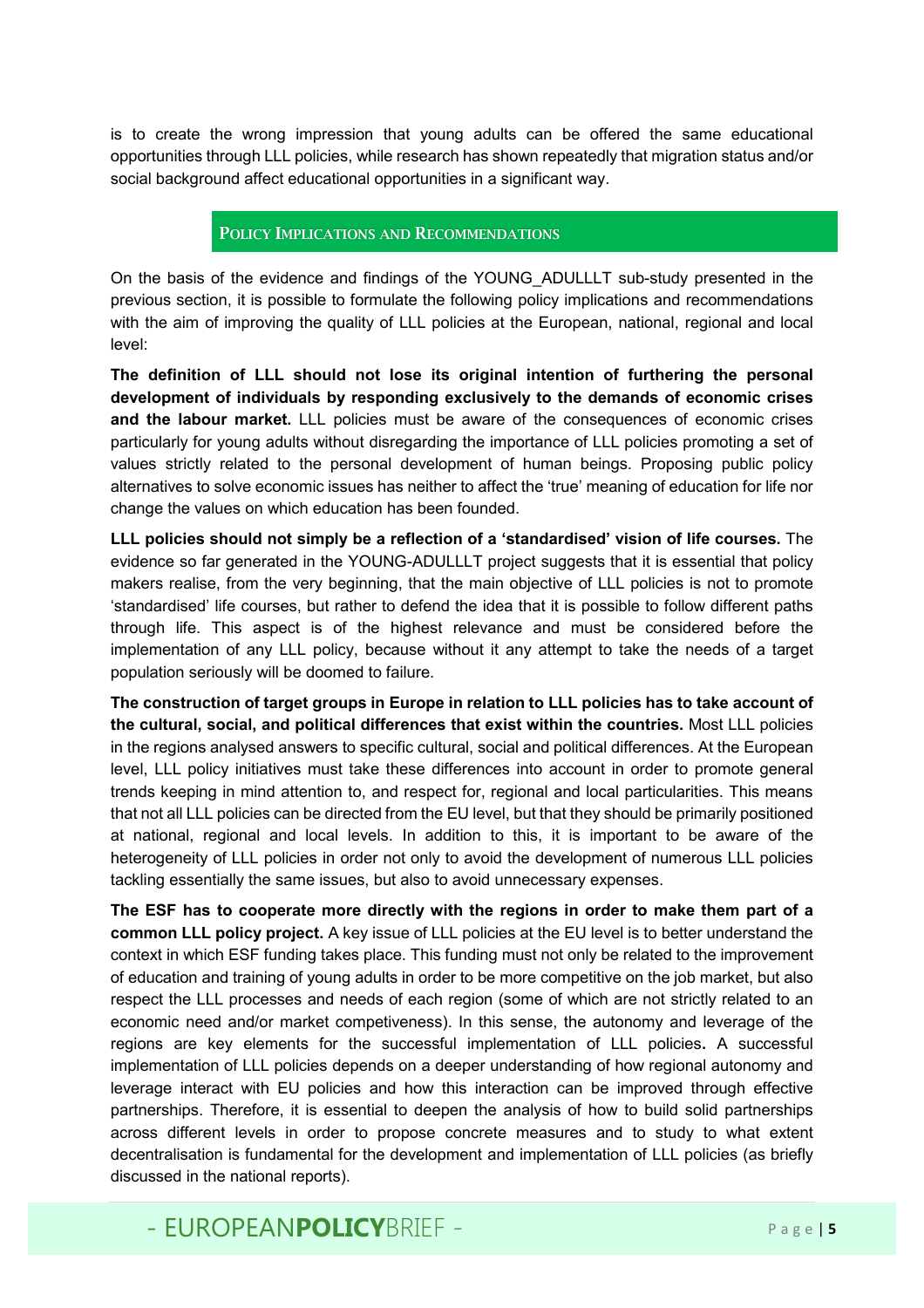**Carefully weigh different policy objectives when formulating intended effects in order to foreclose unintended effects of LLL policies.** If the intention is to keep the original meaning of LLL, an intended effect of LLL policies should be not only the reduction of unemployment rates among young adults, but also strengthening and enhancing young people's unique, personal capabilities. In addition, it will be necessary to attenuate the discourse according to which the educational opportunities of all young people can be improved through LLL policies and programmes. The evidence suggests that the improvement of educational opportunities can be achieved much more effectively by proposing concrete and targeted LLL policy measures for young adults with migration backgrounds and/or LLL programmes which try to curtail the influence of social background on education.

# RESEARCH PARAMETERS

The research project YOUNG ADULLLT departs from the observation of a high fragmentation and persistent weakness and ineffectiveness of adult education policies across Europe. It set out to enquire into the specific forms of embeddedness of these policies in the regional economy, the labour market, the education and training systems and the individual life projects of young adults. The focus is on lifelong learning policies aimed at creating economic growth and social inclusion that target young adults in vulnerable positions, for instance those not in education, employment or training (short: NEETs) or those in situations of near social exclusion.

The research project uses three different entry points:

- On an *institutional* level, YOUNG\_ADULLLT starts by focusing on various lifelong learning policies (LLL) and analyses their potentially competing (and possibly ambivalent) orientations and objectives;
- On an *individual* level, the project focuses on the young adults' perceptions and expectations of these policies regarding their life projects. The objective is to yield insights into how the young peoples' life courses are impacted by these policies in terms of intended and unintended effects;
- On a *structural* level, YOUNG\_ADULLLT aims to critically analyse current developments of LLL policies in Europe to prevent ill-fitted policies from further exacerbating existing imbalances and disparities as well as at identifying best practices and patterns of coordinated policy-making at regional/local landscapes.



**Figure 3. YOUNG\_ADULLLT's thematic entry points and analytical dimensions**

The research project contributes, first, new knowledge on the impact of LLL policies on young adults' life courses, identifying the conditions, strategies, and necessities for policies to become effective. Second, the project provides insights on the innovations and potentials they unlock, with view to informal and non-formal learning to better address vulnerable groups. Third, the research contributes to a better understanding of the structural relationships and functional match between education and training and the labour market sectors. Fourth, in order to do so, we will provide a thorough review of regional policies and initiatives in the countries studied, identifying best practices and patterns of coordinated policy-making at local and regional levels.

In order to do so, the research project YOUNG ADULLLT compares 9 different countries in the EU: Austria, Bulgaria, Croatia, Finland, Italy, Germany, Portugal, Spain, and the United Kingdom. To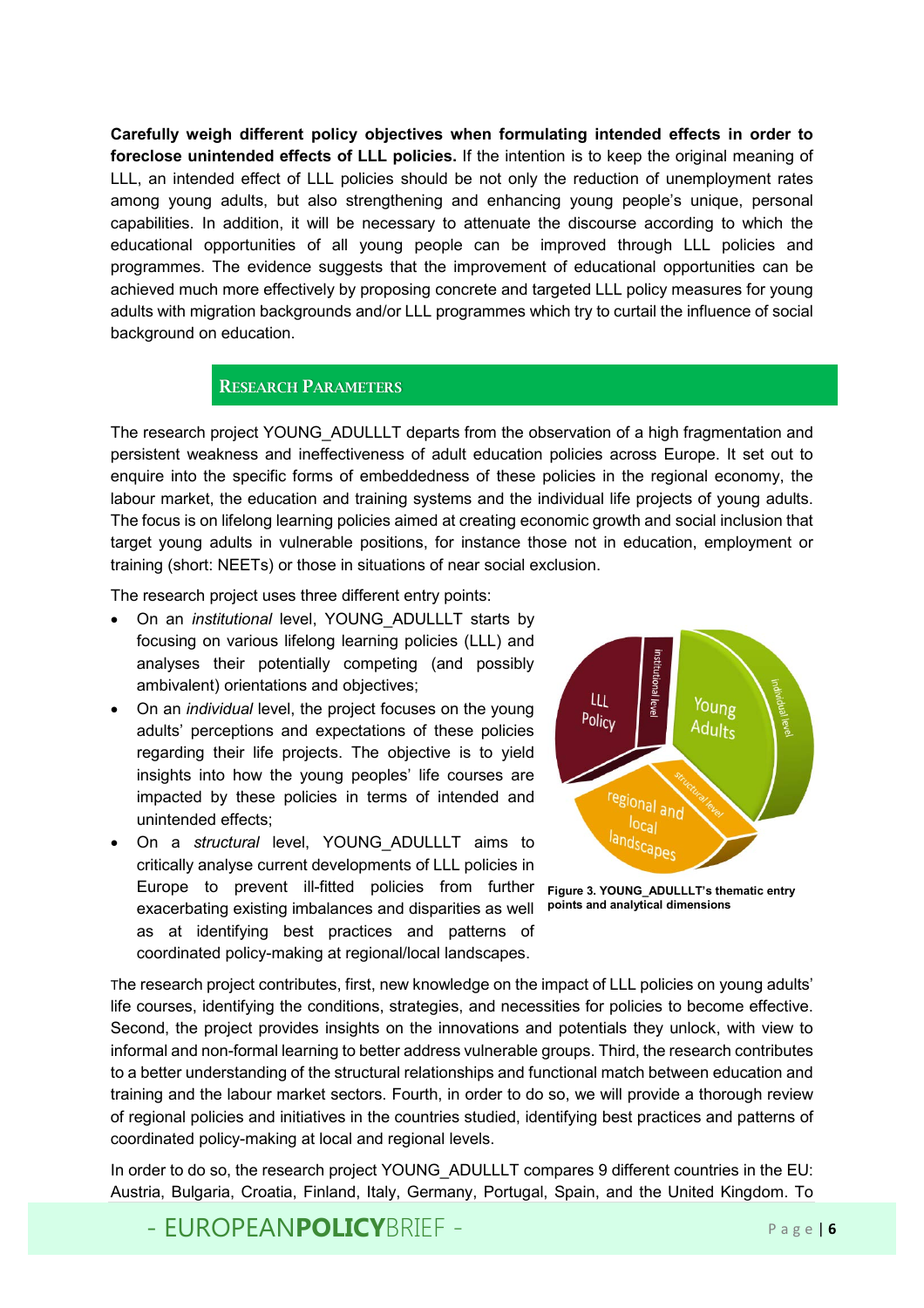analyse the embeddedness of the LL policies, the research brings together institutional and policy analyses. YOUNG ADULLLT brings together a broad variety of methods using a multi-method multilevel research design to grasp the interaction of the three analytical levels – structural, institutional and individual. We pay particular focus on qualitative research with young adults, employers and trainers/providers of education and training, complemented by quantitative analysis of the young adults' living conditions across Europe. Moreover, the research in YOUNG\_ADULLLT provides an in-depth case-study analysis of selected policies and regional/local landscapes within the project

The results presented in this document are drawn from a sub-study (Policy Mapping, Review and Analysis), in which LLL policies in the participating countries were examined using a common analytical framework. The mapping and review of LLL policies covered the labour market, the educational and the social and youth policy sectors and led to the identification and re-formulation of research questions that guided the analyses of national and regional/local LLL policies. This substudy has compared the national findings in the participating countries and produced an 'International Report on LLL Policies and Inclusion in Education and Work'. This research, also included a policy analysis of the participating countries and an in-depth analysis of national and regional strategies of LLL policies for young adults in terms of their specific orientations and objectives, underlying success criteria, as well as issues of (mutual) compatibility and integration with other social policies at local level. The International Report identifies both common cross-national patterns as well as divergent developments at the national level and more precisely at the regional level in 18 functional regions (two per country), which provide the basis for understanding regional disparities, planning and implementing labour market and economic policies.

|                     | <b>PROJECT IDENTITY</b>                                                                                                                                                                                                                                                                                                                                                                                                                                                                                                                                                                                                                                                                                                                                                                                                                    |
|---------------------|--------------------------------------------------------------------------------------------------------------------------------------------------------------------------------------------------------------------------------------------------------------------------------------------------------------------------------------------------------------------------------------------------------------------------------------------------------------------------------------------------------------------------------------------------------------------------------------------------------------------------------------------------------------------------------------------------------------------------------------------------------------------------------------------------------------------------------------------|
| <b>PROJECT NAME</b> | Policies Supporting Young People in their Life Course.<br>A Comparative Perspective of Lifelong Learning and Inclusion in Education and<br>Work in Europe (YOUNG ADULLLT)                                                                                                                                                                                                                                                                                                                                                                                                                                                                                                                                                                                                                                                                  |
| <b>COORDINATOR</b>  | Prof. Dr. Marcelo Parreira do Amaral<br>University of Münster (WWU)<br>Münster, Germany<br>parreira@uni-muenster.de                                                                                                                                                                                                                                                                                                                                                                                                                                                                                                                                                                                                                                                                                                                        |
| <b>CONSORTIUM</b>   | University of Münster - WWU - Münster, Germany<br>University of Education Freiburg - PHFR - Freiburg, Germany<br>Goethe University Frankfurt - GUF - Frankfurt am Main, Germany<br>Plovdiv University - PU - Plovdiv, Bulgaria<br>South-West University Blagoevgrad - SWU - Blagoevgrad, Bulgaria<br>University of Zagreb - UNIZG - Zagreb, Croatia<br>University of Glasgow - GU - Glasgow, United Kingdom<br>University of Lisbon - IE-UL - Lisbon, Portugal<br>University of Porto – UPORTO – Porto, Portugal<br>Autonomous University of Barcelona – UAB – Barcelona, Spain<br>University of Genoa - UNIGE - Genoa, Italy<br>University of Vienna – UNIVIE – Vienna, Austria<br>University of Granada - UGR - Granada, Spain<br>University of Turku - UTU - Turku, Finland<br>European Research Services GmbH - ERS - Münster, Germany |